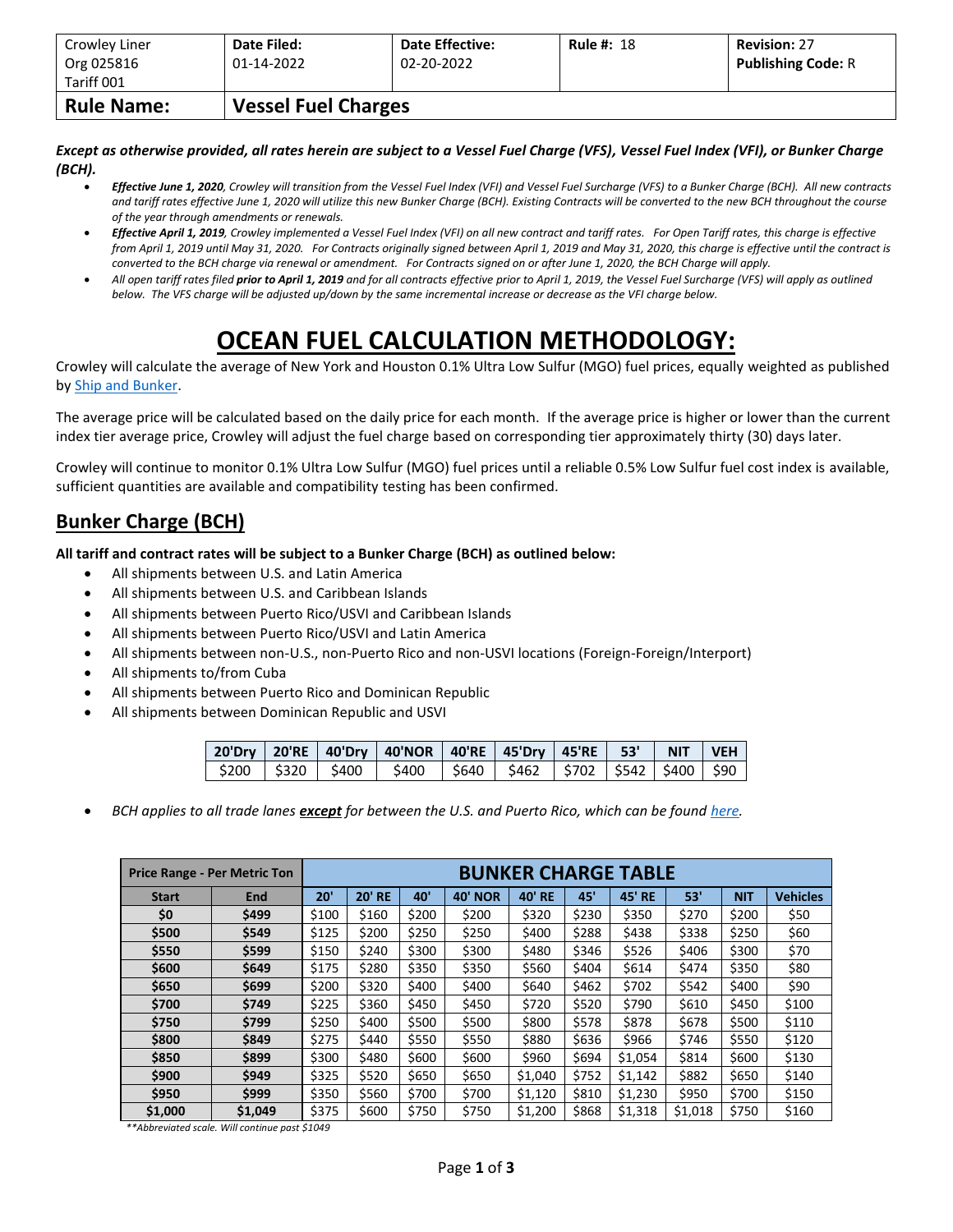| Crowley Liner     | Date Filed:                | <b>Date Effective:</b> | <b>Rule #: 18</b> | <b>Revision: 27</b>       |
|-------------------|----------------------------|------------------------|-------------------|---------------------------|
| Org 025816        | 01-14-2022                 | 02-20-2022             |                   | <b>Publishing Code: R</b> |
| Tariff 001        |                            |                        |                   |                           |
| <b>Rule Name:</b> | <b>Vessel Fuel Charges</b> |                        |                   |                           |

## **Vessel Fuel Index (VFI)**

**All tariff and contract rates will be subject to a Vessel Fuel Index (VFI) charge as outlined below:**

- All shipments between U.S. and Latin America
- All shipments between U.S. and Caribbean Islands
- All shipments between Puerto Rico/USVI and Caribbean Islands
- All shipments between Puerto Rico/USVI and Latin America
- All shipments between non-U.S., non-Puerto Rico and non-USVI locations (Foreign-Foreign/Interport)
- All shipments to/from Cuba
- All shipments between Puerto Rico and Dominican Republic
- All shipments between Dominican Republic and USVI

|  | ່ 20'Dry   20'RE   40'Dry   40'NOR   40'RE   45'Dry   45'RE   − 53'   NIT   VEH     |  |  |  |
|--|-------------------------------------------------------------------------------------|--|--|--|
|  | \$425   \$598   \$850   \$850   \$1,195   \$966   \$1,331   \$1,136   \$850   \$128 |  |  |  |

• *VFI applies to all trade lanes except for between the U.S. and Puerto Rico, which can be foun[d here.](https://www.crowley.com/logistics/resources/rates-tariffs/stb/#18-1-vessel-fuel-surcharge-between-the-continental-us-and-puerto-rico)*

|              | <b>Price Range - Per Metric Ton</b> | VESSEL FUEL INDEX TABLE |               |         |                |         |         |               |         |            |                 |
|--------------|-------------------------------------|-------------------------|---------------|---------|----------------|---------|---------|---------------|---------|------------|-----------------|
| <b>Start</b> | <b>End</b>                          | 20'                     | <b>20' RE</b> | 40'     | <b>40' NOR</b> | 40' RE  | 45'     | <b>45' RE</b> | 53'     | <b>NIT</b> | <b>Vehicles</b> |
| \$0          | \$499                               | \$325                   | \$438         | \$650   | \$650          | \$875   | \$734   | \$979         | \$864   | \$650      | \$88            |
| \$500        | \$549                               | \$350                   | \$478         | \$700   | \$700          | \$955   | \$792   | \$1,067       | \$932   | \$700      | \$98            |
| \$550        | \$599                               | \$375                   | \$518         | \$750   | \$750          | \$1,035 | \$850   | \$1,155       | \$1,000 | \$750      | \$108           |
| \$600        | \$649                               | \$400                   | \$558         | \$800   | \$800          | \$1,115 | \$908   | \$1,243       | \$1,068 | \$800      | \$118           |
| \$650        | \$699                               | \$425                   | \$598         | \$850   | \$850          | \$1,195 | \$966   | \$1,331       | \$1,136 | \$850      | \$128           |
| \$700        | \$749                               | \$450                   | \$638         | \$900   | \$900          | \$1,275 | \$1,024 | \$1,419       | \$1,204 | \$900      | \$138           |
| \$750        | \$799                               | \$475                   | \$678         | \$950   | \$950          | \$1,355 | \$1,082 | \$1,507       | \$1,272 | \$950      | \$148           |
| \$800        | \$849                               | \$500                   | \$718         | \$1,000 | \$1,000        | \$1,435 | \$1,140 | \$1,595       | \$1,340 | \$1,000    | \$158           |
| \$850        | \$899                               | \$525                   | \$758         | \$1,050 | \$1,050        | \$1,515 | \$1,198 | \$1,683       | \$1,408 | \$1,050    | \$168           |
| \$900        | \$949                               | \$550                   | \$798         | \$1,100 | \$1,100        | \$1,595 | \$1,256 | \$1,771       | \$1,476 | \$1,100    | \$178           |
| \$950        | \$999                               | \$575                   | \$838         | \$1,150 | \$1,150        | \$1,675 | \$1,314 | \$1,859       | \$1,544 | \$1,150    | \$188           |
| \$1,000      | \$1,049                             | \$600                   | \$878         | \$1,200 | \$1,200        | \$1,755 | \$1,372 | \$1,947       | \$1,612 | \$1,200    | \$198           |

*\*\*Abbreviated scale. Will continue past \$1049*